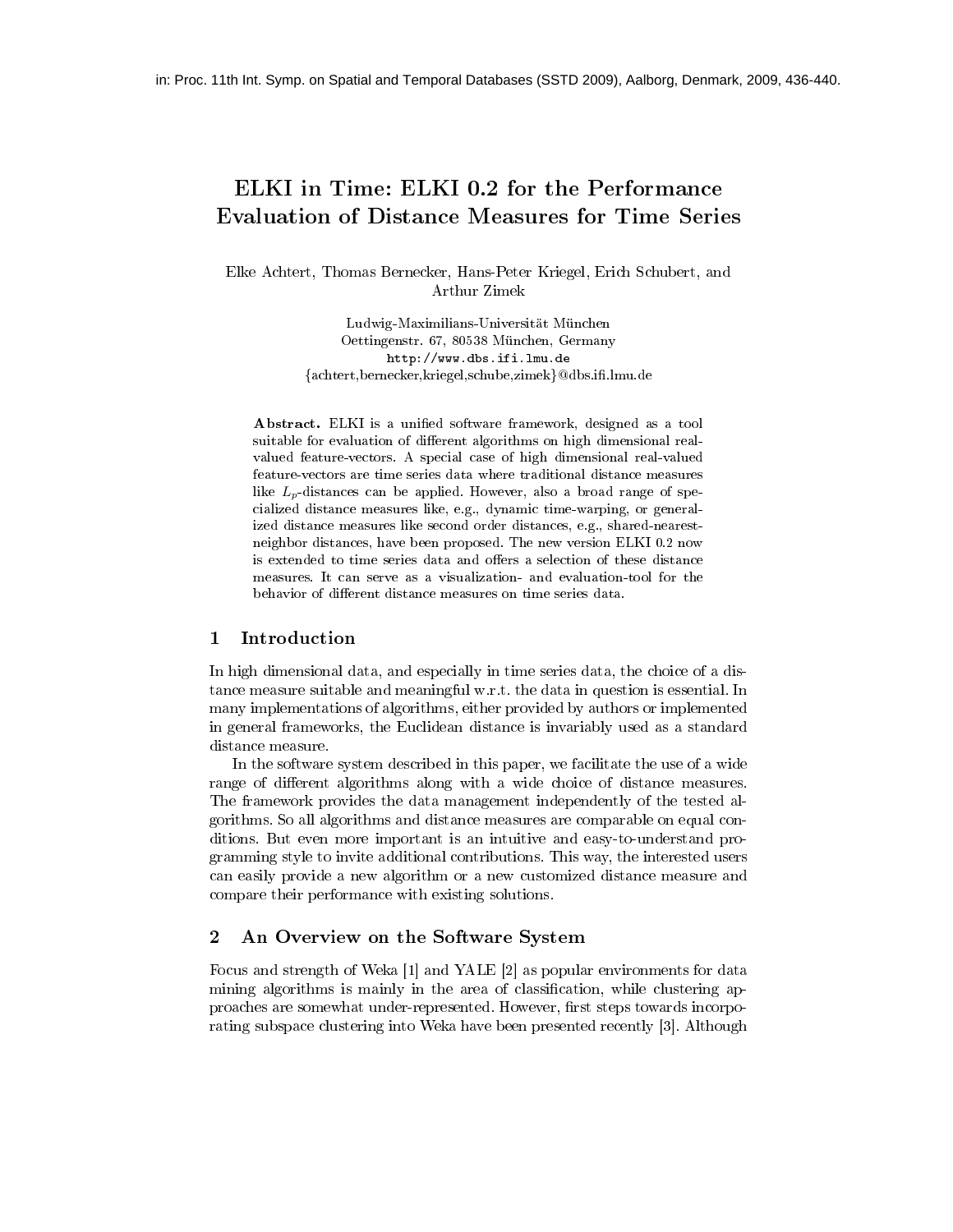both, Weka and YALE, support the connection to external database sources, they are based on a flat internal data representation. Thus, experiments assessing the impact of an index structure on the performance of a data mining application are not possible using these frameworks. Furthermore, in both frameworks, the user often cannot select the distance measure to be used by a certain algorithm but the distance computation is coded deeply in the implementation of an algorithm. Especially, neither Weka nor YALE do support special requirements like specialized distance measures for time series data. On the other hand, frameworks for index structures, such as GiST [4], do not provide any precast connection to data mining applications. Finally, data mining tools specialized for time series data, like T-Time [5], do support specialized distance measures for time series but usually provide only a small selection of algorithms for clustering or classication of time series data that can be used in combination with suitable distance measures.

To combine these different aspects in one solution, we built the Java Software Framework ELKI (Environment for DeveLoping KDD-Applications Supported by Index Structures). ELKI version 0.1 [6] already comprised a profound and easily extensible collection of algorithms for data mining applications, such as item-set mining, clustering, classification, and outlier-detection. On the other hand, ELKI incorporates and supports arbitrary index structures to support even large, high dimensional data sets. But ELKI does also support the use of arbitrary data types and respective distance functions. Thus, it is a framework suitable to support the development and evaluation of new algorithms at the cutting edge of data mining as well as to incorporate experimental index structures or to develop and evaluate new distance measures, e.g., to support complex data types.

ELKI intends to ease the development of new algorithms and new distance measures by providing a wealth of helper classes and methods for algebraic and analytic computations, and simulated database support for arbitrary data types using an index structure at will.

#### 2.1 The Environment: A Flexible Framework

As a framework, our software system is flexible in a sense, that it allows to read arbitrary data types (provided there is a suitable parser for your data file or adapter for your database), and supports the use of any distance or similarity measure appropriate for the given data type. Generally, an algorithm needs to be provided with a distance function of some sort. Thus, distance functions connect arbitrary data types to arbitrary algorithms.

The architecture of the software system separates data types, data typespecific distance measures, data management, and data mining applications. So, different tasks can be implemented independently. A new data type can be implemented and used by many algorithms, given a suitable distance function is defined. An algorithm will perform its routine irrespectively of the data handling which is encapsulated in the database. A database may facilitate efficient data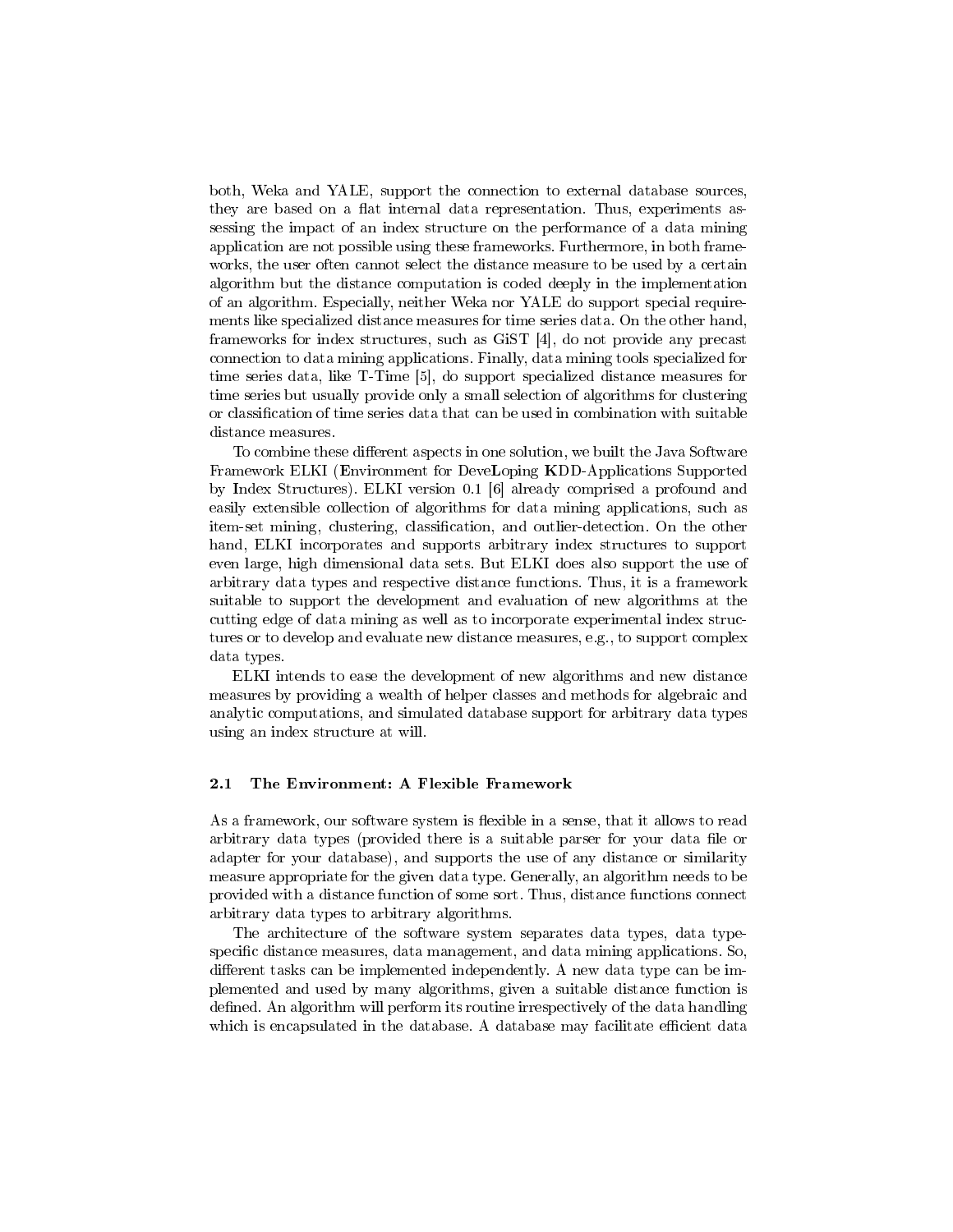management via incorporated index structures. Index structures are encapsulated in database objects. These database objects facilitate range queries using arbitrary distance functions. Algorithms operate on database objects irrespective of the underlying index structure. So the implementation of an algorithm, as pointed out above, is not concerned with the details of handling the data which can be supported by arbitrary efficient procedures.

#### 2.2 Arbitrary Distance Measures

Often, the main difference between clustering algorithms is the way to assess the distance or similarity between objects or clusters. So, while other data mining systems usually predefine the Euclidean distance as the only possible distance between different objects, ELKI allows to flexibly define and use any distance measure. This way, for example, subspace clustering approaches that differ mainly in the definition of distance between points (like e.g. COPAC  $[7]$  and ERiC  $[8]$ ) can use the same algorithmic routine and become, thus, highly comparable in their performance.

Distance functions are used to perform range queries on a database object. Any implementation of an algorithm can rely on the database object to perform range queries with an arbitrary distance function and needs only to ask for  $k$ nearest neighbors not being concerned with the details of data handling.

A new data type is supposed to implement the interface DatabaseObject. A new algorithm class suitable to certain data types O needs to implement the Interface Algorithm<0 extends DatabaseObject>. The central routine to implement the algorithmic behavior is Result run(Database<O> database). Here, the algorithm is applied to an arbitrary database consisting of objects of a suitable data type. The database supports operations like

```
<D extends Distance<D>> List <DistanceResultPair<D>> kNNQueryForObject (
O query Object, int k, Distance Function \langle O, D \rangle distance Function)
```
performing a k-nearest neighbor query for a given object of a suitable data type O using a distance function that is suitable for this data type O and provides a distance of a certain type D. Such a query method returns a list of DistanceResultPair<D> objects encapsulating the database IDs of the collected objects and their distance to the query object in terms of the specified distance function. A Distance object (here of the type D) in most cases just encapsulates a double value but could also be a more complex type, e.g. consisting of a pair of values as often used in subspace or correlation clustering algorithms like DiSH [9] or ERiC [8]. This list is sorted in ascending order w.r.t. the distance from the query object. As such, this method or related methods for epsilon-range queries are not only used in any clustering algorithm but also for comparing different distance measures. In ELKI 0.2, the performance of different distance measures can be directly assessed and visualized to enable the researcher to get a feeling for the meaning, benefits and drawbacks of a specific distance measure.

For that purpose, in a data set of time series, a specific time series can be picked and a k-NN query can be performed for this time series within the data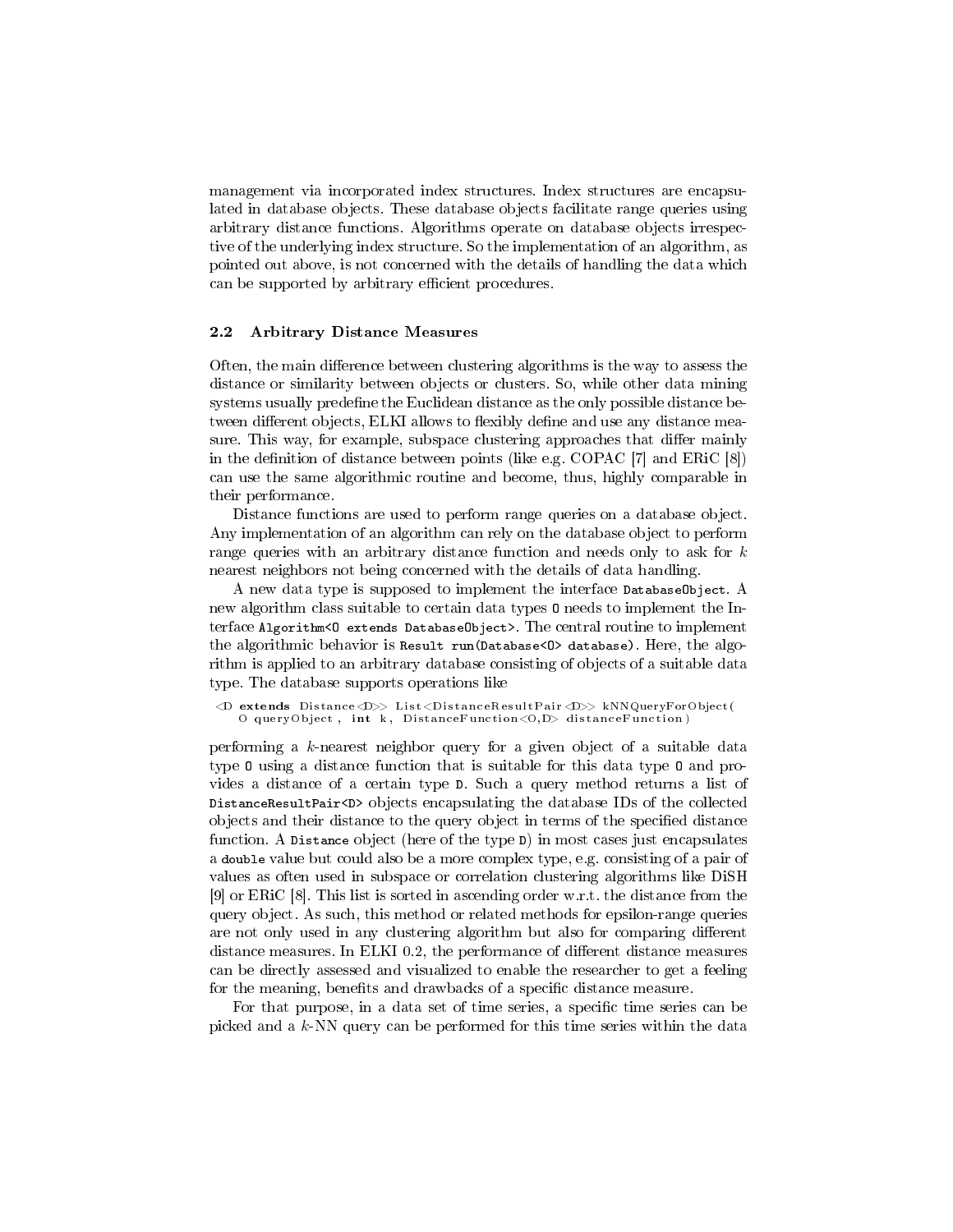

Fig. 1. ELKI 0.2: Visualization of  $k$ -NN query results for different distance measures.

set for any k and any distance function. The result of the query is e.g. visualized by assigning colors of degrading similarity to the time series in the query result according to the decreasing similarity w.r.t. the given distance measure. An example is shown in Figure 1: the query time series (blue) and its 3 nearest neighbors (color blending from blue to red with increasing distance). In this case, the different behavior of Euclidean distance (Figure  $1(a)$ ) and LCSS distance (Figure 1(b)) is demonstrated.

For time series data, in ELKI 0.2 especially the following exemplary distance measures are incorporated: the Dynamic Time Warping  $(DTW)$  distance [10], the Longest Common Subsequence (LCSS) distance [11], the Edit Distance on Real sequence (EDR) [12] and the Edit distance with Real Penalty (ERP) [13]. Any clustering or classification algorithm may therefore use a specialized distance function and implement a certain routine using this distance function on an arbitrary database.